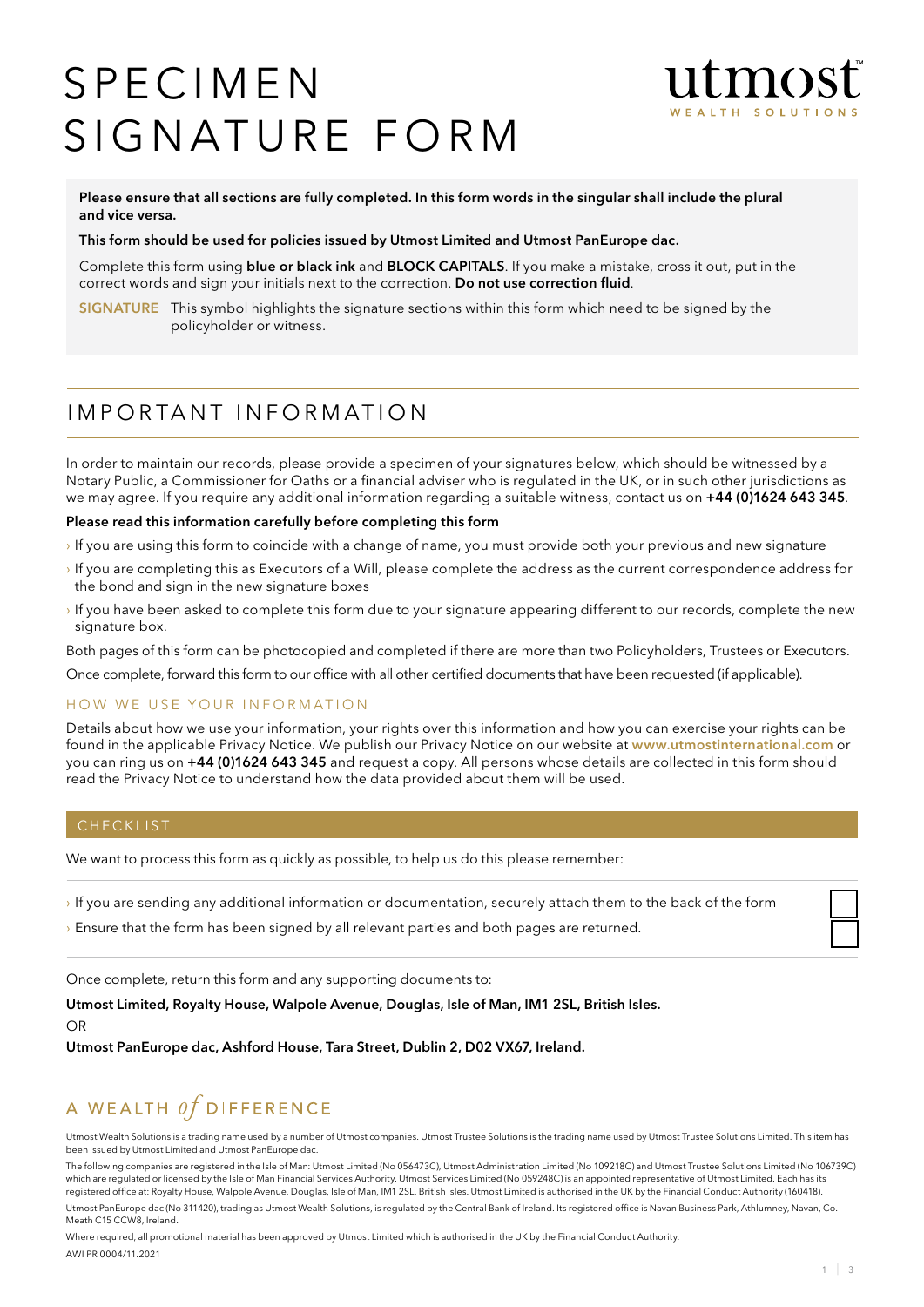## UTMOST WEALTH SOLUTIONS SPECIMEN SIGNATURE FORM

<u> 1989 - Johann Barnett, mars eta industrial eta industrial eta industrial eta industrial eta industrial eta i</u>

 $\mathcal{L}(\mathcal{A})$ 

| SPECIMEN SIGNATURE<br>A |                                               |                                        |                                                        |  |  |  |
|-------------------------|-----------------------------------------------|----------------------------------------|--------------------------------------------------------|--|--|--|
| 1                       | Product provider                              | Utmost Limited<br>Utmost PanEurope dac | Confirm<br>the product<br>provider for your<br>policy. |  |  |  |
| $\mathbf{2}$            | Policy number                                 |                                        | Insert your policy $\mathbb Q$<br>number here.         |  |  |  |
| $\mathbf{3}$            | Name of Policyholder/<br>Executor/Trustee (1) |                                        |                                                        |  |  |  |
| 4                       | Name of Policyholder/<br>Executor/Trustee (2) |                                        |                                                        |  |  |  |
| 5.                      | Address                                       |                                        |                                                        |  |  |  |
|                         |                                               |                                        |                                                        |  |  |  |
|                         | Postcode                                      | $\hspace{0.1mm}-\hspace{0.1mm}$        |                                                        |  |  |  |